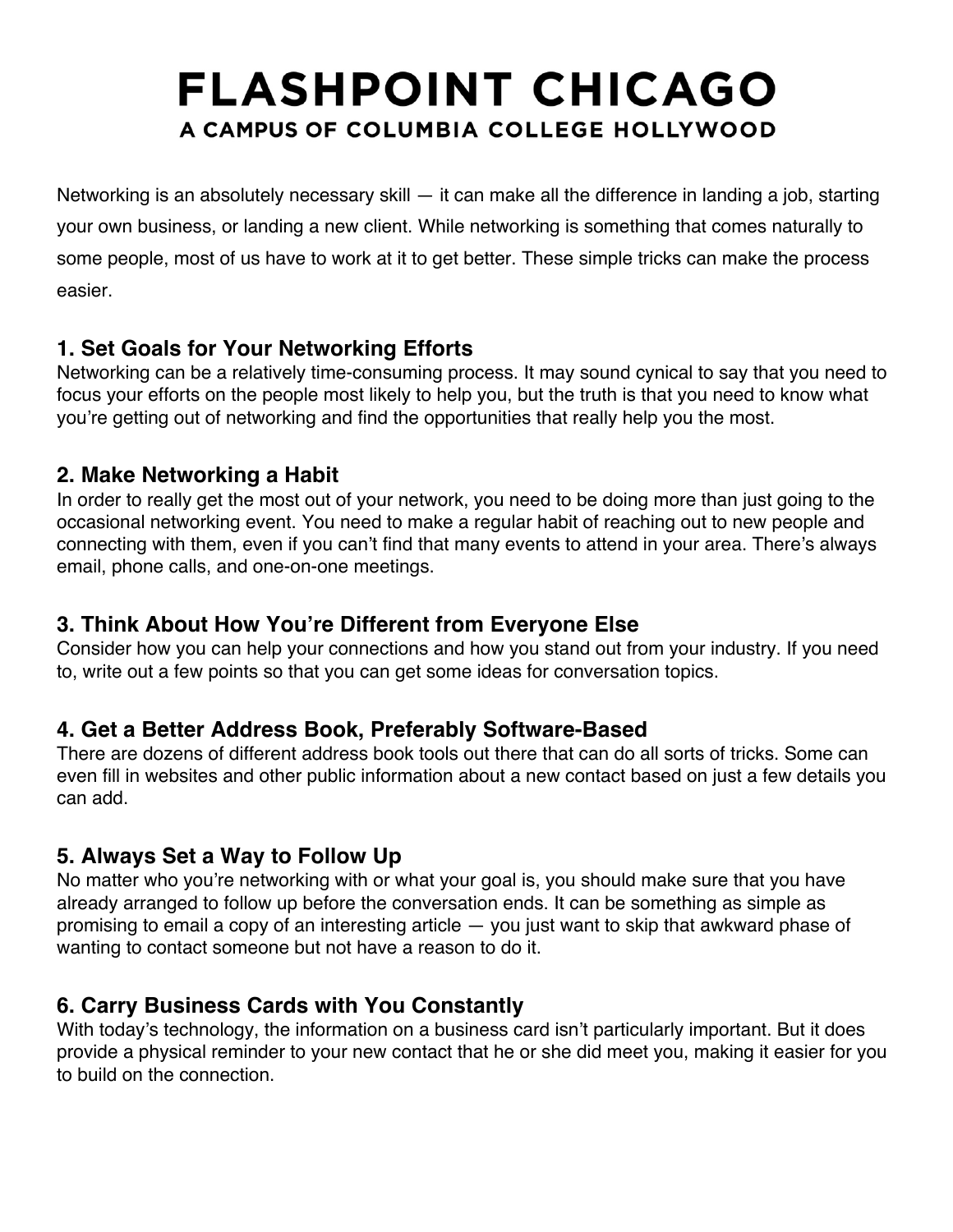## **FLASHPOINT CHICAGO** A CAMPUS OF COLUMBIA COLLEGE HOLLYWOOD

## **7. Look for People You Want to Network with Ahead of Time**

It's common to be able to look at the expected attendees for many events these days, and social networking can provide you added insight on who will be attending a given event with a little searching. Identify the best people to network with and make a point of introducing yourself at the event.

#### **8. Make Your Connections Deeper**

Just meeting someone in passing at an event (or even online) is just a shallow connection. It's a great starting point, but if you can take the time to make that connection deeper — say with meeting up for lunch or passing a few lengthy emails back and forth — you can build a much deeper relationship. It can be as simple as telling yourself that you want to make one connection deeper every week and make a point of acting on that commitment.

## **9. Listen More Than You Talk, at Least at First**

A good networker spends a conversation learning as much about their new connection as possible. Ask questions, listen, and generally pay attention. Then, when you talk, you can talk about the reason for your networking within your contact's frame of reference, like what you can do to help them. This approach is much more effective than going in and trying to "sell" at a networking event.

## **10. Develop a Thick Skin**

It's easy enough for a new connection to ease himself out of a conversation or turn you down during the follow up. It's important to be able to let such situations go. There are just some people who you will never click with, and that's okay.

## **11. Don't Shy Away from People Who Don't Seem Useful**

You never know what the future may bring: You could change industries, strike out on your own, or generally need to know very different people down the line than you do today. Don't brush off anyone who doesn't fit in with your current networking needs just for that reason.

## **12. Go Outside of Your Industry**

It's very tempting to build most of your connections within your own industry — especial - By going further, you can build a more useful network. Other potential contacts are crucial to a healthy network, even if they don't directly work in your industry.